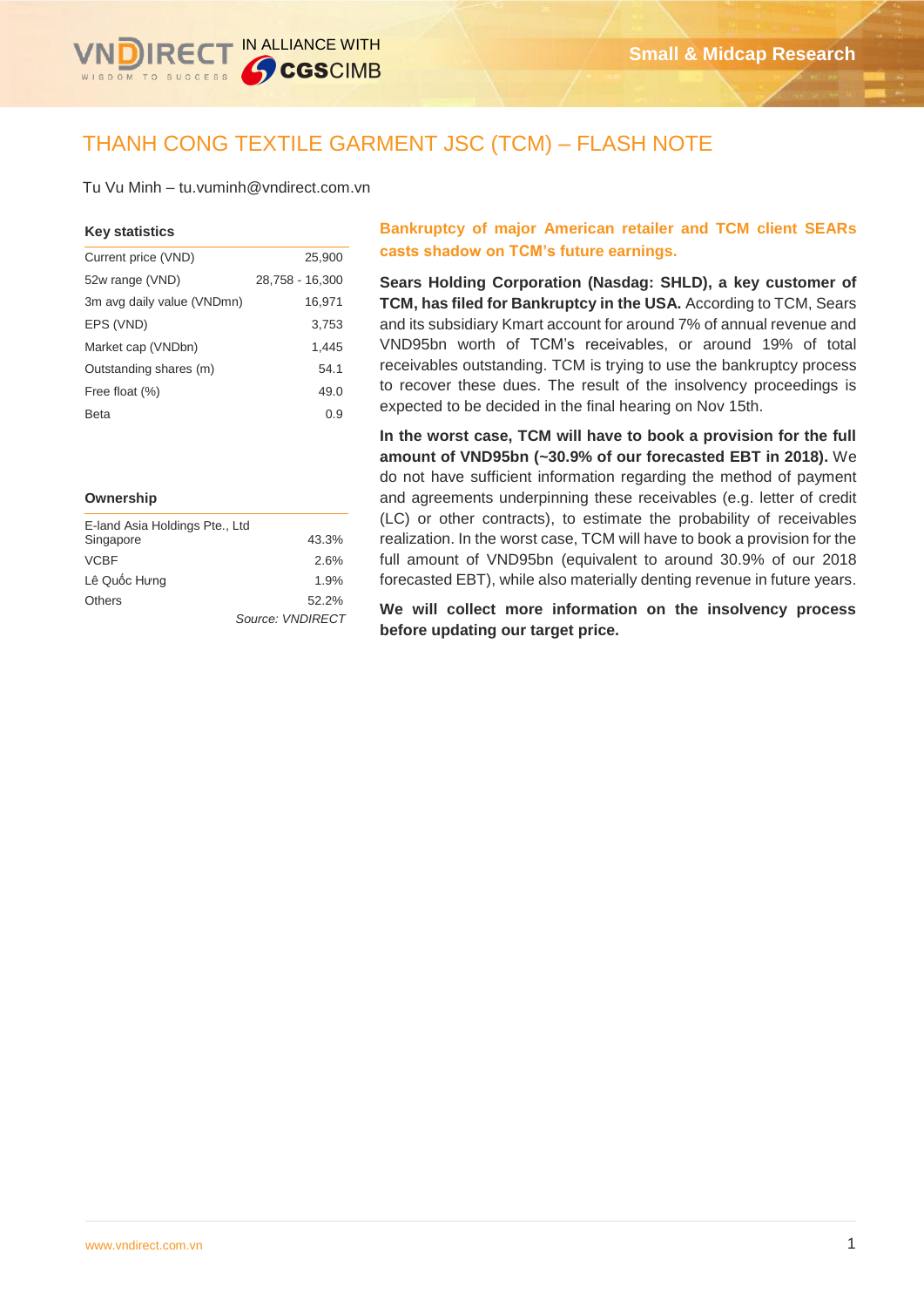

### **DISCLAIMER**

The content of this report (including the views and opinions expressed therein, and the information comprised therein) has been prepared by and belongs to VNDIRECT Securities Corporation, and is distributed by CGS-CIMB or CIMB Investment Bank Berhad ("CIMB"), as the case may be, pursuant to an arrangement between VNDIRECT Securities Corporation and CGS-CIMB. VNDIRECT Securities Corporation is not an affiliate of CGS-CIMB or CIMB.

This report is not directed to, or intended for distribution to or use by, any person or entity who is a citizen or resident of or located in any locality, state, country or other jurisdiction where such distribution, publication, availability or use would be contrary to law or regulation.

By accepting this report, the recipient hereof represents and warrants that he is entitled to receive such report in accordance with the restrictions set forth below and agrees to be bound by the limitations contained herein (including the "Restrictions on Distributions" set out below). Any failure to comply with these limitations may constitute a violation of law. This publication is being supplied to you strictly on the basis that it will remain confidential. No part of this report may be (i) copied, photocopied, duplicated, stored or reproduced in any form by any means or (ii) redistributed or passed on, directly or indirectly, to any other person in whole or in part, for any purpose without the prior written consent of CGS-CIMB or CIMB, as the case may be.

The information contained in this research report is prepared from data believed to be correct and reliable at the time of issue of this report. VNDIRECT Securities Corporation may or may not issue regular reports on the subject matter of this report at any frequency and may cease to do so or change the periodicity of reports at any time. None of VNDIRECT Securities Corporation, CGS-CIMB or CIMB is under any obligation to update this report in the event of a material change to the information contained in this report. None of VNDIRECT Securities Corporation, CGS-CIMB or CIMB has any and will accept any, obligation to (i) check or ensure that the contents of this report remain current, reliable or relevant, (ii) ensure that the content of this report constitutes all the information a prospective investor may require, (iii) ensure the adequacy, accuracy, completeness, reliability or fairness of any views, opinions and information, and accordingly, VNDIRECT Securities Corporation, CGS-CIMB and CIMB and their respective affiliates and related persons including China Galaxy International Financial Holdings Limited ("CGIFHL") and CIMB Group Sdn. Bhd. ("CIMBG") and their respective related corporations (and their respective directors, associates, connected persons and/or employees) shall not be liable in any manner whatsoever for any consequences (including but not limited to any direct, indirect or consequential losses, loss of profits and damages) of any reliance thereon or usage thereof. In particular, VNDIRECT Securities Corporation, CGS-CIMB and CIMB disclaim all responsibility and liability for the views and opinions set out in this report.

Unless otherwise specified, this report is based upon reasonable sources. Such sources will, unless otherwise specified, for market data, be market data and prices available from the main stock exchange or market where the relevant security is listed, or, where appropriate, any other market. Information on the accounts and business of company(ies) will generally be based on published statements of the company(ies), information disseminated by regulatory information services, other publicly available information and information resulting from our research. Whilst every effort is made to ensure that statements of facts made in this report are accurate, all estimates, projections, forecasts, expressions of opinion and other subjective judgments contained in this report are based on assumptions considered to be reasonable as of the date of the document in which they are contained and must not be construed as a representation that the matters referred to therein will occur. Past performance is not a reliable indicator of future performance. The value of investments may go down as well as up and those investing may, depending on the investments in question, lose more than the initial investment. No report shall constitute an offer or an invitation by or on behalf of CGS-CIMB, CIMB, or VNDIRECT Securities Corporation, or their respective affiliates (including CGIFHL, CIMBG and their respective related corporations) to any person to buy or sell any investments.

CGS-CIMB, CIMB and/or VNDIRECT Securities Corporation and/or their respective affiliates and related corporations (including CGIFHL, CIMBG and their respective related corporations), their respective directors, associates, connected parties and/or employees may own or have positions in securities of the company(ies) covered in this research report or any securities related thereto and may from time to time add to or dispose of, or may be materially interested in, any such securities. Further, CGS-CIMB, CIMB and/or VNDIRECT Securities Corporation, and/or their respective affiliates and their respective related corporations (including CGIFHL, CIMBG and their respective related corporations) do and seek to do business with the company(ies) covered in this research report and may from time to time act as market maker or have assumed an underwriting commitment in securities of such company(ies), may sell them to or buy them from customers on a principal basis and may also perform or seek to perform significant investment banking, advisory, underwriting or placement services for or relating to such company(ies) as well as solicit such investment, advisory or other services from any entity mentioned in this report.

CGS-CIMB, CIMB and/or VNDIRECT Securities Corporation and/or their respective affiliates (including CGIFHL, CIMBG and their respective related corporations) may enter into an agreement with the company(ies) covered in this report relating to the production of research reports. CGS-CIMB, CIMB and/or VNDIRECT Securities Corporation may disclose the contents of this report to the company(ies) covered by it and may have amended the contents of this report following such disclosure.

The analyst responsible for the production of this report hereby certifies that the views expressed herein accurately and exclusively reflect his or her personal views and opinions about any and all of the issuers or securities analysed in this report and were prepared independently and autonomously. No part of the compensation of the analyst(s) was, is, or will be directly or indirectly related to the inclusion of specific recommendations(s) or view(s) in this report. The analyst(s) who prepared this research report is prohibited from receiving any compensation, incentive or bonus based on specific investment banking transactions or for providing a specific recommendation for, or view of, a particular company. Information barriers and other arrangements may be established where necessary to prevent conflicts of interests arising. However, the analyst(s) may receive compensation that is based on his/their coverage of company(ies) in the performance of his/their duties or the performance of his/their recommendations and the research personnel involved in the preparation of this report may also participate in the solicitation of the businesses as described above. In reviewing this research report, an investor should be aware that any or all of the foregoing, among other things, may give rise to real or potential conflicts of interest. Additional information is, subject to the duties of confidentiality,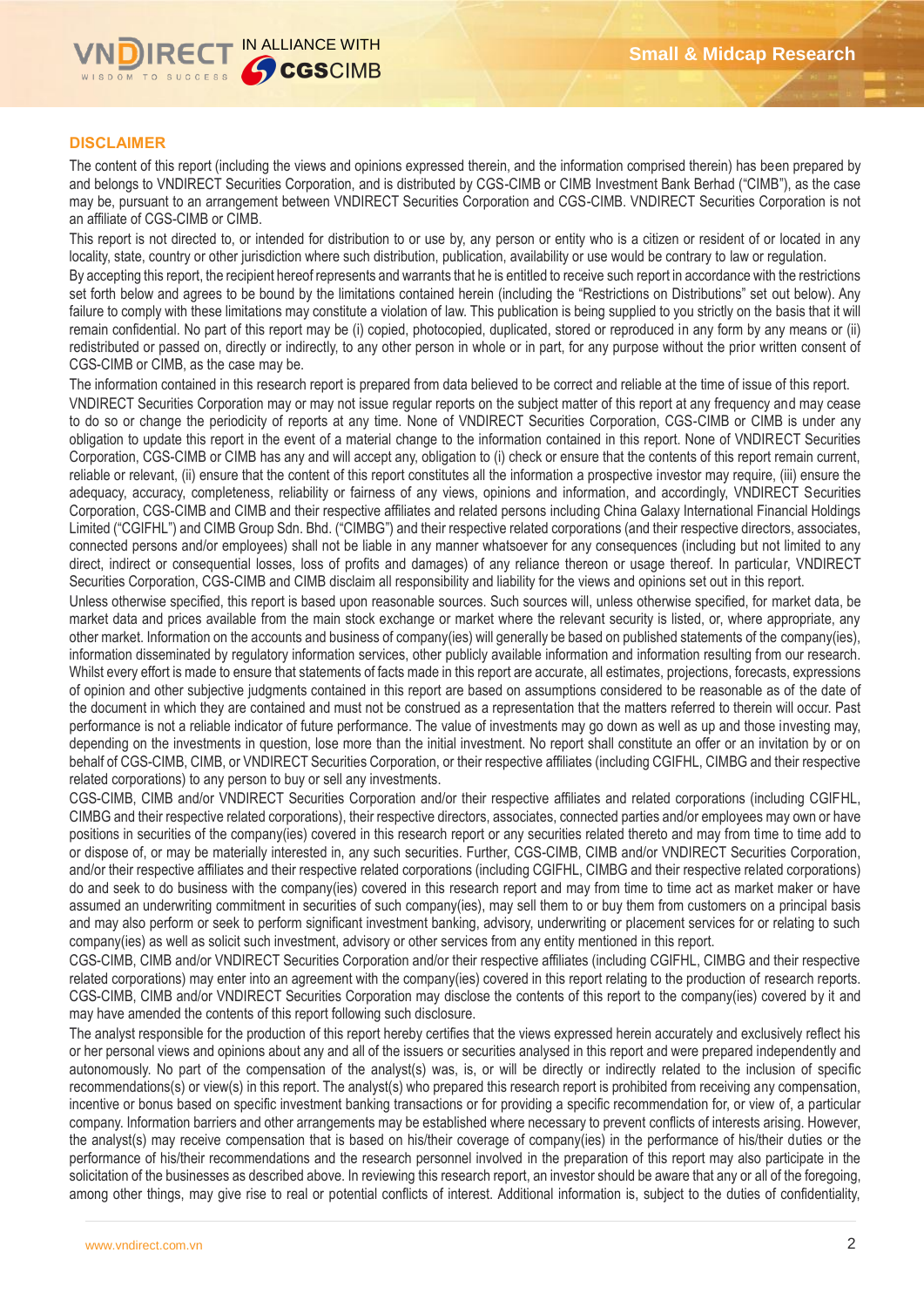### available on request.

The term "VNDIRECT Securities Corporation" shall, unless the context otherwise requires, mean VNDIRECT Securities Corporation and its affiliates, subsidiaries and related companies. The term "CGS-CIMB" shall denote, where appropriate, the relevant entity distributing or disseminating the report in the particular jurisdiction referenced below, or, in every other case except as otherwise stated herein, CIMB Securities International Pte. Ltd. and its affiliates, subsidiaries and related corporations.

#### **CGS-CIMB**

| Country     | <b>CGS-CIMB Entity</b>                             | <b>Regulated by</b>                                             |
|-------------|----------------------------------------------------|-----------------------------------------------------------------|
| Hong Kong   | <b>CGS-CIMB Securities Limited</b>                 | Securities and Futures Commission Hong Kong                     |
| India       | <b>CGS-CIMB Securities (India) Private Limited</b> | Securities and Exchange Board of India (SEBI)                   |
| Indonesia   | PT CGS-CIMB Sekuritas Indonesia                    | Financial Services Authority of Indonesia                       |
| Singapore   | CGS-CIMB Research Pte. Ltd.                        | Monetary Authority of Singapore                                 |
| South Korea | CGS-CIMB Securities Limited, Korea Branch          | Financial Services Commission and Financial Supervisory Service |
| Thailand    | CGS-CIMB Securities (Thailand) Co. Ltd.            | Securities and Exchange Commission Thailand                     |

#### **CIMB**

| .ountr<br> | CIMB<br>$\overline{1}$<br>$\equiv$<br><b>Entit</b>                           | bv<br>டய<br>$\sim$                          |
|------------|------------------------------------------------------------------------------|---------------------------------------------|
| Malaysia   | <b>CIMB</b><br>Berhad<br>nvestment<br>In<br>$\overline{\phantom{a}}$<br>Bank | Malavsia<br>ommission<br>Securities<br>UU . |

(i) As of 22 October 2018 VNDIRECT Securities Corporation has a proprietary position in the securities (which may include but not limited to shares, warrants, call warrants and/or any other derivatives) in the following company or companies covered or recommended in this report: (a) -

(ii) As of 22 October 2018, the analyst(s) who prepared this report, and the associate(s), has / have an interest in the securities (which may include but not limited to shares, warrants, call warrants and/or any other derivatives) in the following company or companies covered or recommended in this report:

(a) -

This report does not purport to contain all the information that a prospective investor may require. CGS-CIMB, and VNDIRECT Securities Corporation and their respective affiliates (including CGIFHL, CIMBG and their related corporations) do not make any guarantee, representation or warranty, express or implied, as to the adequacy, accuracy, completeness, reliability or fairness of any such information and opinion contained in this report. None of CGS-CIMB, CIMB and VNDIRECT Securities Corporation and their respective affiliates nor their related persons (including CGIFHL, CIMBG and their related corporations) shall be liable in any manner whatsoever for any consequences (including but not limited to any direct, indirect or consequential losses, loss of profits and damages) of any reliance thereon or usage thereof. This report is general in nature and has been prepared for information purposes only. It is intended for circulation amongst CGS-CIMB's, CIMB's and their respective affiliates' (including CGIFHL's, CIMBG's and their respective related corporations') clients generally and does not have regard to the specific investment objectives, financial situation and the particular needs of any specific person who may receive this report. The information and opinions in this report are not and should not be construed or considered as an offer, recommendation or solicitation to buy or sell the subject securities, related investments or other financial instruments or any derivative instrument, or any rights pertaining thereto.

Investors are advised to make their own independent evaluation of the information contained in this research report, consider their own individual investment objectives, financial situation and particular needs and consult their own professional and financial advisers as to the legal, business, financial, tax and other aspects before participating in any transaction in respect of the securities of company(ies) covered in this research report. The securities of such company(ies) may not be eligible for sale in all jurisdictions or to all categories of investors.

**Australia:** Despite anything in this report to the contrary, this research is provided in Australia by CIMB Securities (Singapore) Pte. Ltd. and CIMB Securities Limited. This research is only available in Australia to persons who are "wholesale clients" (within the meaning of the Corporations Act 2001 (Cth) and is supplied solely for the use of such wholesale clients and shall not be distributed or passed on to any other person. You represent and warrant that if you are in Australia, you are a "wholesale client". This research is of a general nature only and has been prepared without taking into account the objectives, financial situation or needs of the individual recipient. CIMB Securities (Singapore) Pte. Ltd. and CIMB Securities Limited do not hold, and are not required to hold an Australian financial services license. CIMB Securities (Singapore) Pte. Ltd. and CIMB Securities Limited rely on "passporting" exemptions for entities appropriately licensed by the Monetary Authority of Singapore (under ASIC Class Order 03/1102) and the Securities and Futures Commission in Hong Kong (under ASIC Class Order 03/1103).

**Canada:** This research report has not been prepared in accordance with the disclosure requirements of Dealer Member Rule 3400 – Research Restrictions and Disclosure Requirements of the Investment Industry Regulatory Organization of Canada. For any research report distributed by CIBC, further disclosures related to CIBC conflicts of interest can be found at https://researchcentral.cibcwm.com.

**China:** For the purpose of this report, the People's Republic of China ("PRC") does not include the Hong Kong Special Administrative Region, the Macau Special Administrative Region or Taiwan. The distributor of this report has not been approved or licensed by the China Securities Regulatory Commission or any other relevant regulatory authority or governmental agency in the PRC. This report contains only marketing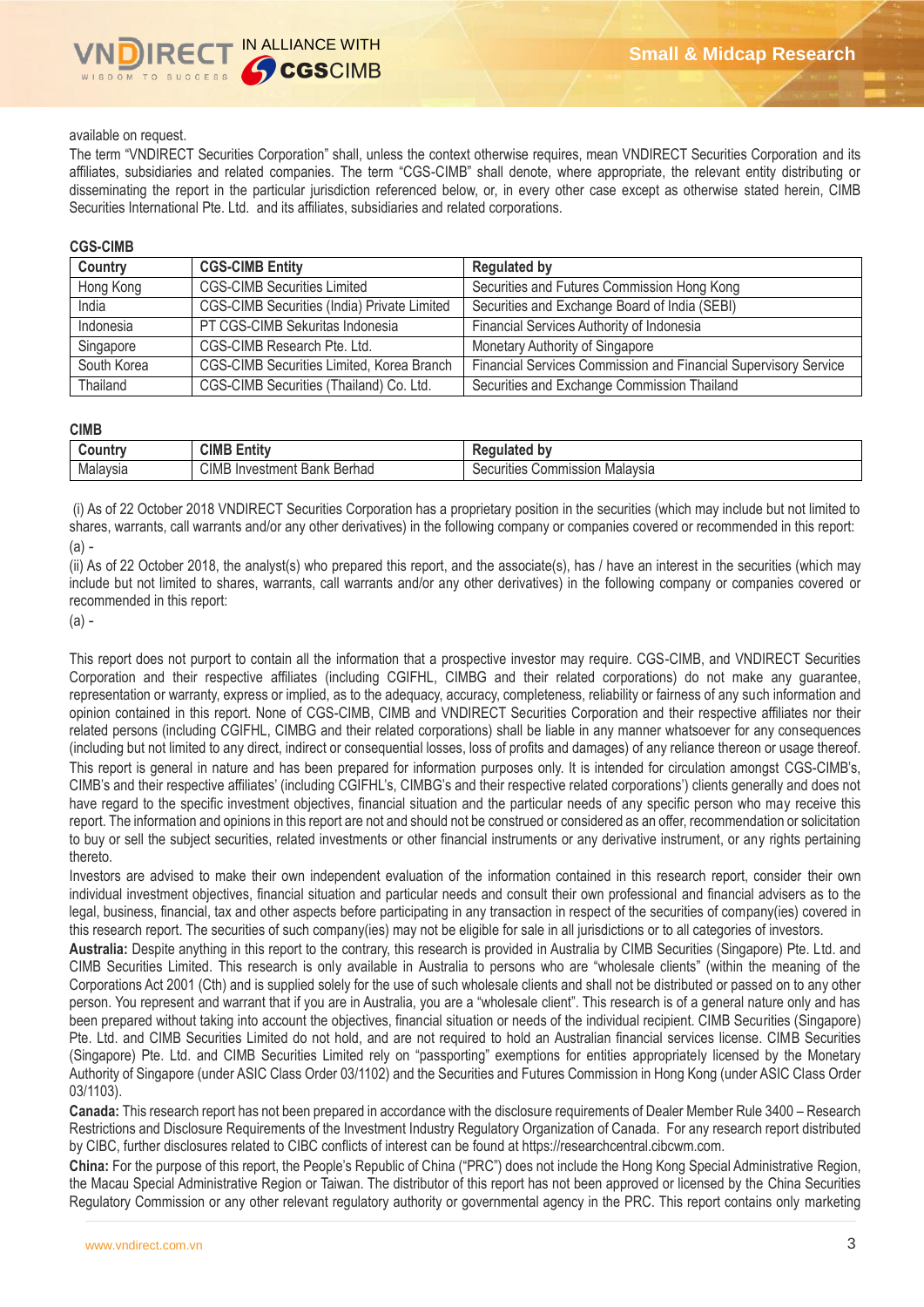

information. The distribution of this report is not an offer to buy or sell to any person within or outside PRC or a solicitation to any person within or outside of PRC to buy or sell any instruments described herein. This report is being issued outside the PRC to a limited number of institutional investors and may not be provided to any person other than the original recipient and may not be reproduced or used for any other purpose.

France: Only qualified investors within the meaning of French law shall have access to this report. This report shall not be considered as an offer to subscribe to, or used in connection with, any offer for subscription or sale or marketing or direct or indirect distribution of financial instruments and it is not intended as a solicitation for the purchase of any financial instrument.

**Germany:** This report is only directed at persons who are professional investors as defined in sec 31a(2) of the German Securities Trading Act (WpHG). This publication constitutes research of a non-binding nature on the market situation and the investment instruments cited here at the time of the publication of the information.

The current prices/yields in this issue are based upon closing prices from Bloomberg as of the day preceding publication. Please note that neither the German Federal Financial Supervisory Agency (BaFin), nor any other supervisory authority exercises any control over the content of this report.

**Hong Kong:** This report is issued and distributed in Hong Kong by CIMB Securities Limited ("CHK") which is licensed in Hong Kong by the Securities and Futures Commission for Type 1 (dealing in securities), Type 4 (advising on securities) and Type 6 (advising on corporate finance) activities. Any investors wishing to purchase or otherwise deal in the securities covered in this report should contact the Head of Sales at CIMB Securities Limited. The views and opinions in this research report are of VNDIRECT Securities Corporation as of the date hereof and are subject to change. If the Financial Services and Markets Act of the United Kingdom or the rules of the Financial Conduct Authority apply to a recipient, our obligations owed to such recipient therein are unaffected. CHK has no obligation to update its opinion or the information in this research report.

This publication is strictly confidential and is for private circulation only to clients of CHK.

CHK does not make a market on other securities mentioned in the report.

**India:** This report is issued and distributed in India by CIMB Securities (India) Private Limited ("CIMB India") which is registered with the National Stock Exchange of India Limited and BSE Limited as a trading and clearing member under the Securities and Exchange Board of India (Stock Brokers and Sub-Brokers) Regulations, 1992. In accordance with the provisions of Regulation 4(g) of the Securities and Exchange Board of India (Investment Advisers) Regulations, 2013, CIMB India is not required to seek registration with the Securities and Exchange Board of India ("SEBI") as an Investment Adviser. CIMB India is registered with SEBI as a Research Analyst pursuant to the SEBI (Research Analysts) Regulations, 2014 ("Regulations").

This report does not take into account the particular investment objectives, financial situations, or needs of the recipients. It is not intended for and does not deal with prohibitions on investment due to law/jurisdiction issues etc. which may exist for certain persons/entities. Recipients should rely on their own investigations and take their own professional advice before investment.

The report is not a "prospectus" as defined under Indian Law, including the Companies Act, 2013, and is not, and shall not be, approved by, or filed or registered with, any Indian regulator, including any Registrar of Companies in India, SEBI, any Indian stock exchange, or the Reserve Bank of India. No offer, or invitation to offer, or solicitation of subscription with respect to any such securities listed or proposed to be listed in India is being made, or intended to be made, to the public, or to any member or section of the public in India, through or pursuant to this report. The research analysts, strategists or economists principally responsible for the preparation of this research report are segregated from the other activities of CIMB India and they have received compensation based upon various factors, including quality, accuracy and value of research, firm profitability or revenues, client feedback and competitive factors. Research analysts', strategists' or economists' compensation is not linked to investment banking or capital markets transactions performed or proposed to be performed by CIMB India or its affiliates.

CIMB India has not received any investment banking related compensation from the companies mentioned in the report in the past 12 months. CIMB India has not received any compensation from the companies mentioned in the report in the past 12 months.

**Indonesia:** This report is issued and distributed by PT CIMB Sekuritas Indonesia ("CIMBI"). The views and opinions in this research report are our own as of the date hereof and are subject to change. CIMBI has no obligation to update its opinion or the information in this research report. Neither this report nor any copy hereof may be distributed in Indonesia or to any Indonesian citizens wherever they are domiciled or to Indonesian residents except in compliance with applicable Indonesian capital market laws and regulations.

This research report is not an offer of securities in Indonesia. The securities referred to in this research report have not been registered with the Financial Services Authority (Otoritas Jasa Keuangan) pursuant to relevant capital market laws and regulations, and may not be offered or sold within the territory of the Republic of Indonesia or to Indonesian citizens through a public offering or in circumstances which constitute an offer within the meaning of the Indonesian capital market law and regulations.

**Ireland:** CGS-CIMB is not an investment firm authorised in the Republic of Ireland and no part of this document should be construed as CGS-CIMB acting as, or otherwise claiming or representing to be, an investment firm authorised in the Republic of Ireland.

**Malaysia:** This report is distributed by CIMB solely for the benefit of and for the exclusive use of our clients. CIMB has no obligation to update, revise or reaffirm its opinion or the information in this research reports after the date of this report.

**New Zealand:** In New Zealand, this report is for distribution only to persons who are wholesale clients pursuant to section 5C of the Financial Advisers Act 2008.

**Singapore:** This report is issued and distributed by CIMB Research Pte Ltd ("CIMBR"). CIMBR is a financial adviser licensed under the Financial Advisers Act, Cap 110 ("FAA") for advising on investment products, by issuing or promulgating research analyses or research reports, whether in electronic, print or other form. Accordingly CIMBR is a subject to the applicable rules under the FAA unless it is able to avail itself to any prescribed exemptions.

Recipients of this report are to contact CIMB Research Pte Ltd, 50 Raffles Place, #16-02 Singapore Land Tower, Singapore in respect of any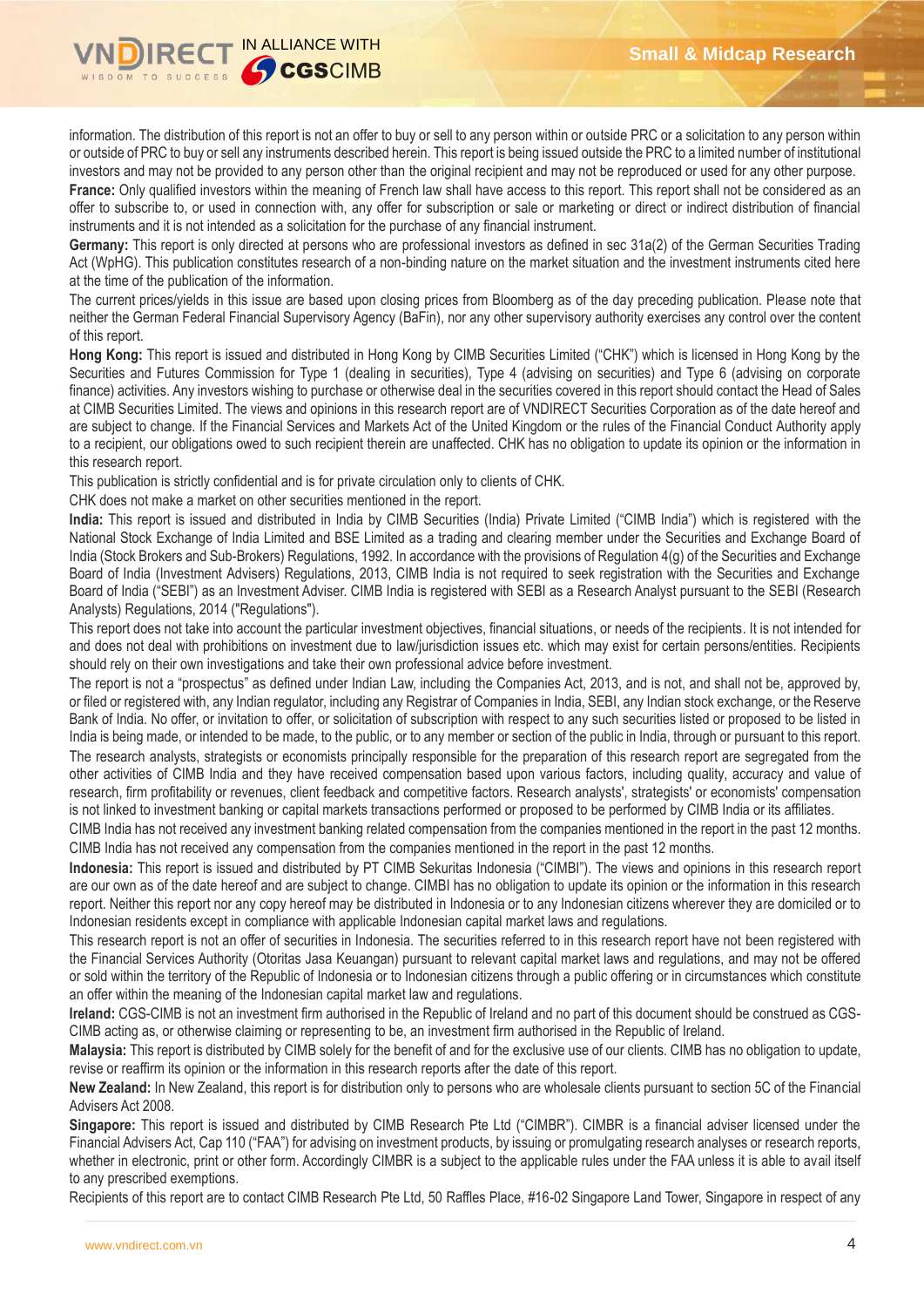

matters arising from, or in connection with this report. CIMBR has no obligation to update its opinion or the information in this research report. This publication is strictly confidential and is for private circulation only. If you have not been sent this report by CIMBR directly, you may not rely, use or disclose to anyone else this report or its contents.

If the recipient of this research report is not an accredited investor, expert investor or institutional investor, CIMBR accepts legal responsibility for the contents of the report without any disclaimer limiting or otherwise curtailing such legal responsibility. If the recipient is an accredited investor, expert investor or institutional investor, the recipient is deemed to acknowledge that CIMBR is exempt from certain requirements under the FAA and its attendant regulations, and as such, is exempt from complying with the following :

(a) Section 25 of the FAA (obligation to disclose product information);

(b) Section 27 (duty not to make recommendation with respect to any investment product without having a reasonable basis where you may be reasonably expected to rely on the recommendation) of the FAA;

(c) MAS Notice on Information to Clients and Product Information Disclosure [Notice No. FAA-N03];

(d) MAS Notice on Recommendation on Investment Products [Notice No. FAA-N16];

(e) Section 36 (obligation on disclosure of interest in securities), and

(f) any other laws, regulations, notices, directive, guidelines, circulars and practice notes which are relates to the above, to the extent permitted by applicable laws, as may be amended from time to time, and any other laws, regulations, notices, directive, guidelines, circulars, and practice notes as we may notify you from time to time. In addition, the recipient who is an accredited investor, expert investor or institutional investor acknowledges that a CIMBR is exempt from Section 27 of the FAA, the recipient will also not be able to file a civil claim against CIMBR for any loss or damage arising from the recipient's reliance on any recommendation made by CIMBR which would otherwise be a right that is available to the recipient under Section 27 of the FAA, the recipient will also not be able to file a civil claim against CIMBR for any loss or damage arising from the recipient's reliance on any recommendation made by CIMBR which would otherwise be a right that is available to the recipient under Section 27 of the FAA.

CIMBR, its affiliates and related corporations, their directors, associates, connected parties and/or employees may own or have positions in securities of the company(ies) covered in this research report or any securities related thereto and may from time to time add to or dispose of, or may be materially interested in, any such securities. Further, CIMBR, its affiliates and its related corporations do and seek to do business with the company(ies) covered in this research report and may from time to time act as market maker or have assumed an underwriting commitment in securities of such company(ies), may sell them to or buy them from customers on a principal basis and may also perform or seek to perform significant investment banking, advisory, underwriting or placement services for or relating to such company(ies) as well as solicit such investment, advisory or other services from any entity mentioned in this report.

As of 22 October 2018,, CIMBR does not have a proprietary position in the recommended securities in this report.

CIMBR does not make a market on the securities mentioned in the report.

**South Korea:** This report is issued and distributed in South Korea by CIMB Securities Limited, Korea Branch ("CIMB Korea") which is licensed as a cash equity broker, and regulated by the Financial Services Commission and Financial Supervisory Service of Korea. In South Korea, this report is for distribution only to professional investors under Article 9(5) of the Financial Investment Services and Capital Market Act of Korea ("FSCMA").

**Spain:** This document is a research report and it is addressed to institutional investors only. The research report is of a general nature and not personalised and does not constitute investment advice so, as the case may be, the recipient must seek proper advice before adopting any investment decision. This document does not constitute a public offering of securities.

CGS-CIMB is not registered with the Spanish Comision Nacional del Mercado de Valores to provide investment services.

**Sweden:** This report contains only marketing information and has not been approved by the Swedish Financial Supervisory Authority. The distribution of this report is not an offer to sell to any person in Sweden or a solicitation to any person in Sweden to buy any instruments described herein and may not be forwarded to the public in Sweden.

**Switzerland:** This report has not been prepared in accordance with the recognized self-regulatory minimal standards for research reports of banks issued by the Swiss Bankers' Association (Directives on the Independence of Financial Research).

Thailand: This report is issued and distributed by CIMB Securities (Thailand) Co. Ltd. ("CIMBT") based upon sources believed to be reliable (but their accuracy, completeness or correctness is not guaranteed). The statements or expressions of opinion herein were arrived at after due and careful consideration for use as information for investment. Such opinions are subject to change without notice and CIMBT has no obligation to update its opinion or the information in this research report.

CIMBT may act or acts as Market Maker, and issuer and offerer of Derivative Warrants and Structured Note which may have the following securities as its underlying securities. Investors should carefully read and study the details of the derivative warrants in the prospectus before making investment decisions.

AAV, ADVANC, AMATA, ANAN, AOT, AP, BA, BANPU, BBL, BCH, BCP, BCPG, BDMS, BEAUTY, BEC, BEM, BJC, BH, BIG, BLA, BLAND, BPP, BTS, CBG, CENTEL, CHG, CK, CKP, COM7, CPALL, CPF, CPN, DELTA, DTAC, EA, EGCO, EPG, GFPT, GLOBAL, GLOW, GPSC, GUNKUL, HMPRO, INTUCH, IRPC, ITD, IVL, KBANK, KCE, KKP, KTB, KTC, LH, LHBANK, LPN, MAJOR, MALEE, MEGA, MINT, MONO, MTLS, PLANB, PSH, PTL, PTG, PTT, PTTEP, PTTGC, QH, RATCH, ROBINS, S, SAWAD, SCB, SCC, SCCC, SIRI, SPALI, SPRC, STEC, STPI, SUPER, TASCO, TCAP, THAI, THANI, THCOM, TISCO, TKN, TMB, TOP, TPIPL, TRUE, TTA, TU, TVO, UNIQ, VGI, WHA, WORK.

#### **Corporate Governance Report:**

The disclosure of the survey result of the Thai Institute of Directors Association ("IOD") regarding corporate governance is made pursuant to the policy of the Office of the Securities and Exchange Commission. The survey of the IOD is based on the information of a company listed on the Stock Exchange of Thailand and the Market for Alternative Investment disclosed to the public and able to be accessed by a general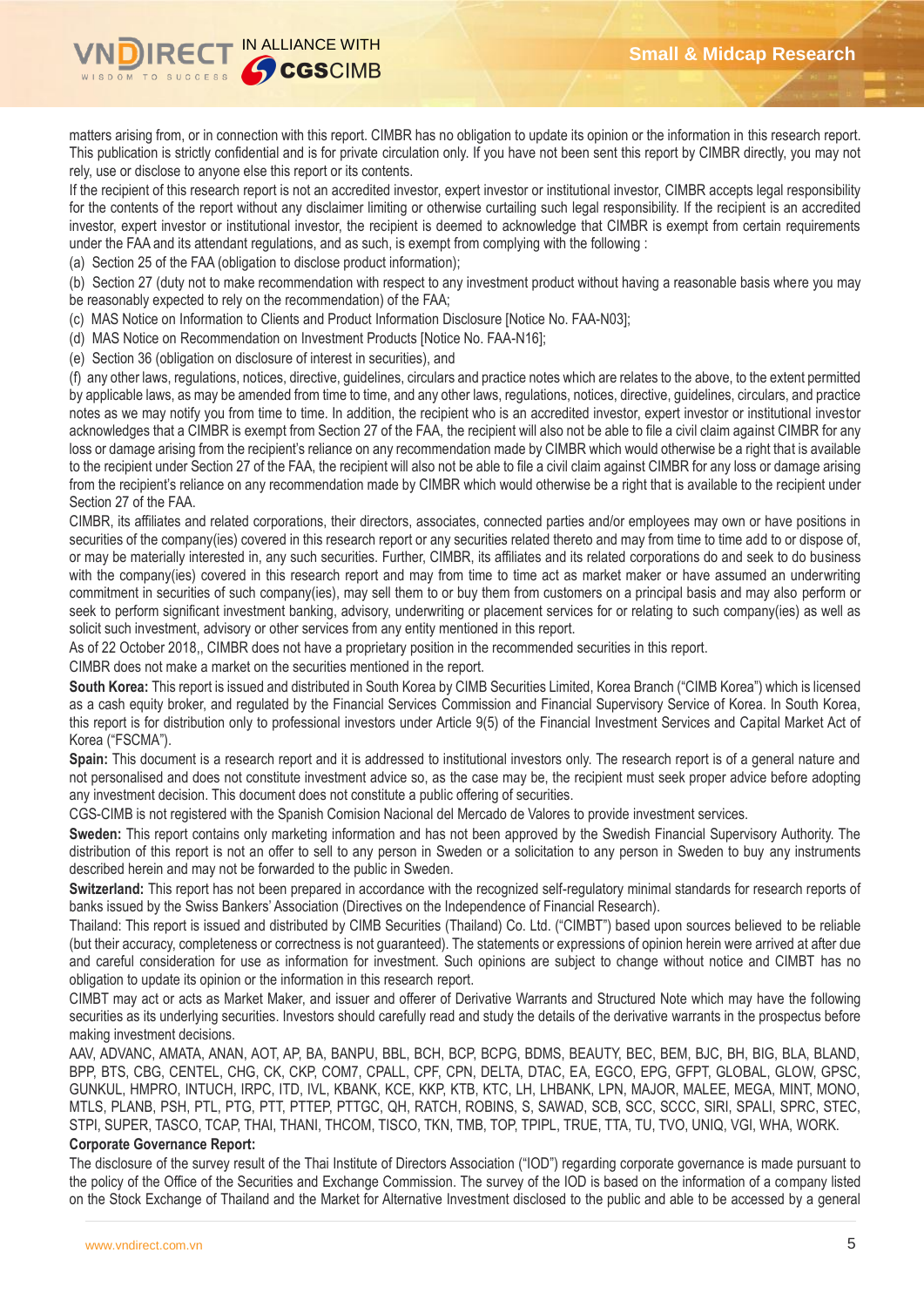

public investor. The result, therefore, is from the perspective of a third party. It is not an evaluation of operation and is not based on inside information.

The survey result is as of the date appearing in the Corporate Governance Report of Thai Listed Companies. As a result, the survey result may be changed after that date. CIMBT does not confirm nor certify the accuracy of such survey result.

| <b>Score Range:</b> | 100<br>90 | $\circ$<br>80<br>οz | 70<br>$\overline{\phantom{a}}$ | $\overline{\phantom{a}}$<br>$\overline{\phantom{a}}$<br>Below<br>/U or | No<br>Result<br>Survey |
|---------------------|-----------|---------------------|--------------------------------|------------------------------------------------------------------------|------------------------|
| Description:        | xcellent: | Good<br>ver         | Good                           | N/A                                                                    |                        |

**United Arab Emirates:** The distributor of this report has not been approved or licensed by the UAE Central Bank or any other relevant licensing authorities or governmental agencies in the United Arab Emirates. This report is strictly private and confidential and has not been reviewed by, deposited or registered with UAE Central Bank or any other licensing authority or governmental agencies in the United Arab Emirates. This report is being issued outside the United Arab Emirates to a limited number of institutional investors and must not be provided to any person other than the original recipient and may not be reproduced or used for any other purpose. Further, the information contained in this report is not intended to lead to the sale of investments under any subscription agreement or the conclusion of any other contract of whatsoever nature within the territory of the United Arab Emirates.

**United Kingdom and European Economic Area (EEA):** In the United Kingdom and European Economic Area, this material is also being distributed by CIMB Securities (UK) Limited ("CIMB UK"). CIMB UK is authorized and regulated by the Financial Conduct Authority and its registered office is at 27 Knightsbridge, London, SW1X7YB. The material distributed by CIMB UK has been prepared in accordance with CGS-CIMB's policies for managing conflicts of interest arising as a result of publication and distribution of this material. This material is for distribution only to, and is solely directed at, selected persons on the basis that those persons: (a) are eligible counterparties and professional clients of CIMB UK; (b) have professional experience in matters relating to investments falling within Article 19(5) of the Financial Services and Markets Act 2000 (Financial Promotion) Order 2005 (as amended, the "Order"), (c) fall within Article 49(2)(a) to (d) ("high net worth companies, unincorporated associations etc") of the Order; (d) are outside the United Kingdom subject to relevant regulation in each jurisdiction, material(all such persons together being referred to as "relevant persons"). This material is directed only at relevant persons and must not be acted on or relied on by persons who are not relevant persons. Any investment or investment activity to which this material relates is available only to relevant persons and will be engaged in only with relevant persons.

Where this material is labelled as non-independent, it does not provide an impartial or objective assessment of the subject matter and does not constitute independent "research" (cannot remove research from here under the applicable rules of the Financial Conduct Authority in the UK. Consequently, any such non-independent material will not have been prepared in accordance with legal requirements designed to promote the independence of research (cannot remove research from here) and will not subject to any prohibition on dealing ahead of the dissemination of research. Any such non-independent material must be considered as a marketing communication.

**United States:** This research report is distributed in the United States of America by CIMB Securities (USA) Inc, a U.S. registered brokerdealer and a related company of CIMB Research Pte Ltd, PT CIMB Sekuritas Indonesia, CIMB Securities (Thailand) Co. Ltd, CIMB Securities Limited, CIMB Securities (India) Private Limited, and is distributed solely to persons who qualify as "U.S. Institutional Investors" as defined in Rule 15a-6 under the Securities and Exchange Act of 1934. This communication is only for Institutional Investors whose ordinary business activities involve investing in shares, bonds, and associated securities and/or derivative securities and who have professional experience in such investments. Any person who is not a U.S. Institutional Investor or Major Institutional Investor must not rely on this communication. The delivery of this research report to any person in the United States of America is not a recommendation to effect any transactions in the securities discussed herein, or an endorsement of any opinion expressed herein. CIMB Securities (USA) Inc, is a FINRA/SIPC member and takes responsibility for the content of this report. For further information or to place an order in any of the above-mentioned securities please contact a registered representative of CIMB Securities (USA) Inc.

CIMB Securities (USA) Inc. does not make a market on other securities mentioned in the report.

CIMB Securities (USA) Inc. has not managed or co-managed a public offering of any of the securities mentioned in the past 12 months.

CIMB Securities (USA) Inc. has not received compensation for investment banking services from any of the company mentioned in the past 12 months.

CIMB Securities (USA) Inc. neither expects to receive nor intends to seek compensation for investment banking services from any of the company mentioned within the next 3 months.

**Other jurisdictions:** In any other jurisdictions, except if otherwise restricted by laws or regulations, this report is only for distribution to professional, institutional or sophisticated investors as defined in the laws and regulations of such jurisdictions.